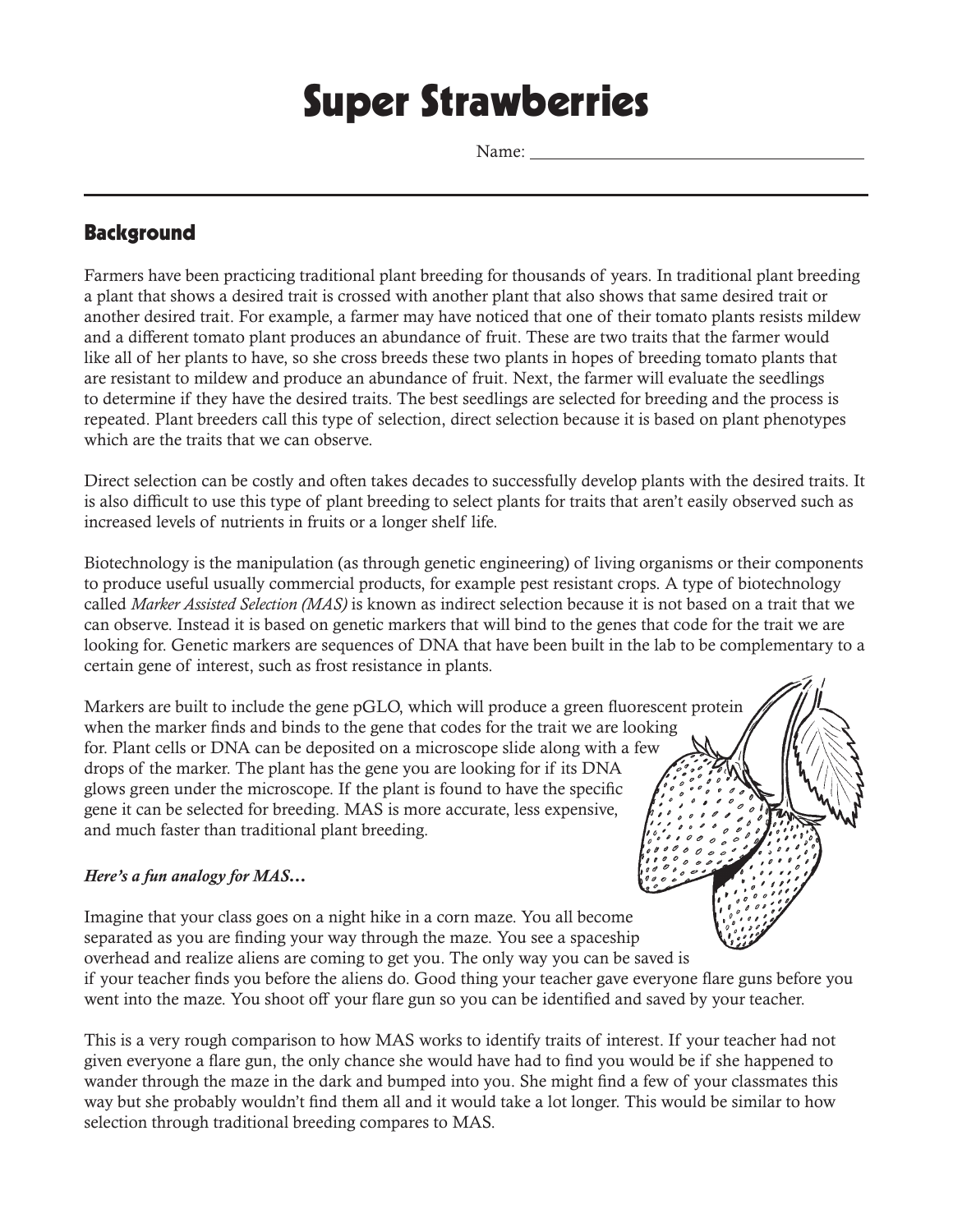## Super Strawberries *(continued)*

# **Directions**

You work for a plant breeder who grows a variety of strawberries that exhibit an interesting range of traits. You want to find out which strawberry plants have inherited these traits. You are going to speed things up by using Marker Assisted Selection.

1. The following markers will bind to genes for the following traits. Write complementary base pairs of the gene that will bind to each marker.

Marker A: GGTTGGTTCGCGA = binds to gene for High Level of Vitamin C

Marker B: CTAGACCTTAATATTA = binds to gene for Extended Shelf Life

Marker C: TCTAAAATT = binds to gene for Super Sweet Taste

Marker D: GTCGTTTCTCT = binds to gene for Fuzziness

Marker E: ATGCCCAGCTAGT = binds to gene for Jumbo Size

Marker F: GCTTATTACCGTCT = binds to gene for Small Size

Marker H: GGGCCTGGTT = binds to gene for Pink Flesh

Marker I: GAAGCCTTCGGTT= binds to gene for Disease Resistance

Marker J: ATCCCGAGCTAGT = binds to gene for Chocolate Flavor

Marker K: TTCTAACGGA = binds to gene for Minty Flavor

2. You have a DNA sample from four different strawberry plants. You add the markers to each sample to determine if any of the strawberry plants have the genes you want to select for your breeding program. Search the DNA strands below for complementary regions that match the markers. When you locate an area where the markers will bind, highlight each section of DNA with a fluorescent pen.